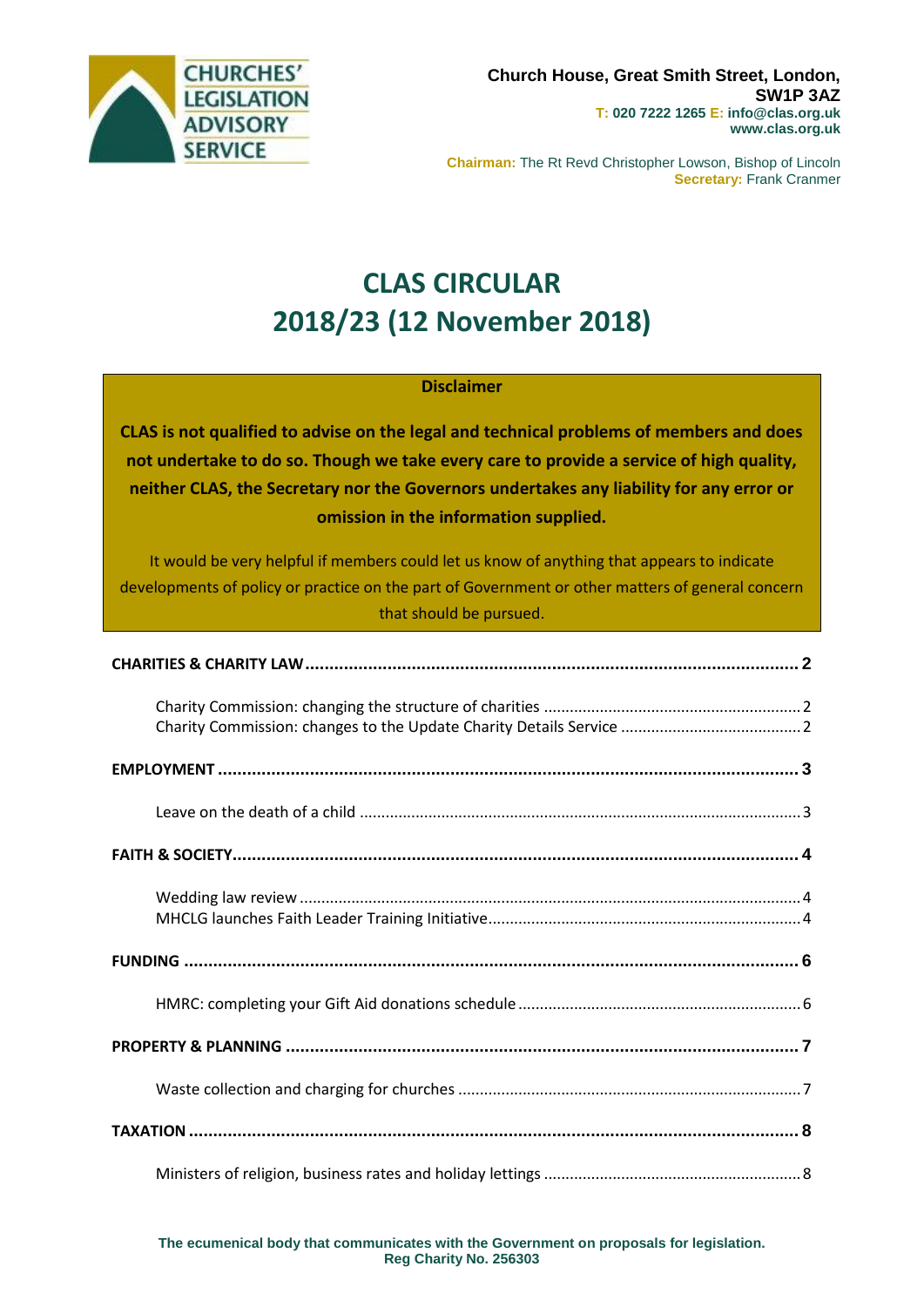# <span id="page-1-0"></span>**CHARITIES & CHARITY LAW**

<span id="page-1-1"></span>**Charity Commission: changing the structure of charities**

**For information**

The Charity Commission has updated its [guidance](https://www.gov.uk/guidance/change-your-charity-structure#history) on changing the structure of charities. The new guidance, which as a whole discusses various procedures for restructuring charities, focuses on converting charitable companies into CIOs and the requirements relating to conversion.

In particular, the update stresses that these conversion resolutions must contain the company number *and* the charity number or the request will be rejected.

The update also contains the [reminder](https://www.gov.uk/guidance/convert-a-community-interest-company-to-a-cio) that as of **1 September 2018** Community Interest Companies can convert directly into CIOs.

[Source: Charity Commission – 26 October]

#### <span id="page-1-2"></span>**Charity Commission: changes to the Update Charity Details Service**

**For information**

The Charity Commission has announced that the Update Charity Details Service isitself to be [updated.](https://www.gov.uk/government/news/update-your-charity-details-improved-service-coming-soon) From **12 November 2018**, all charities will be required to check and update their details before they can access the annual return.

There is a range of guidance pieces on what information will be required (downloadable from the main article above), how it will be [processed,](https://www.gov.uk/government/organisations/charity-commission/about/personal-information-charter) and how the Charity Commission processes personal data when an application is made for a [dispensation.](https://www.gov.uk/government/publications/charity-trustee-dispensation-privacy-notice/charity-trustee-dispensation-privacy-notice)

The changes also include an update on public displays of trustee names, the requirement for bank account details and an emphasis on keeping all contact details for the charity and its trustees up to date.

[Source: Charity Commission – 8 November]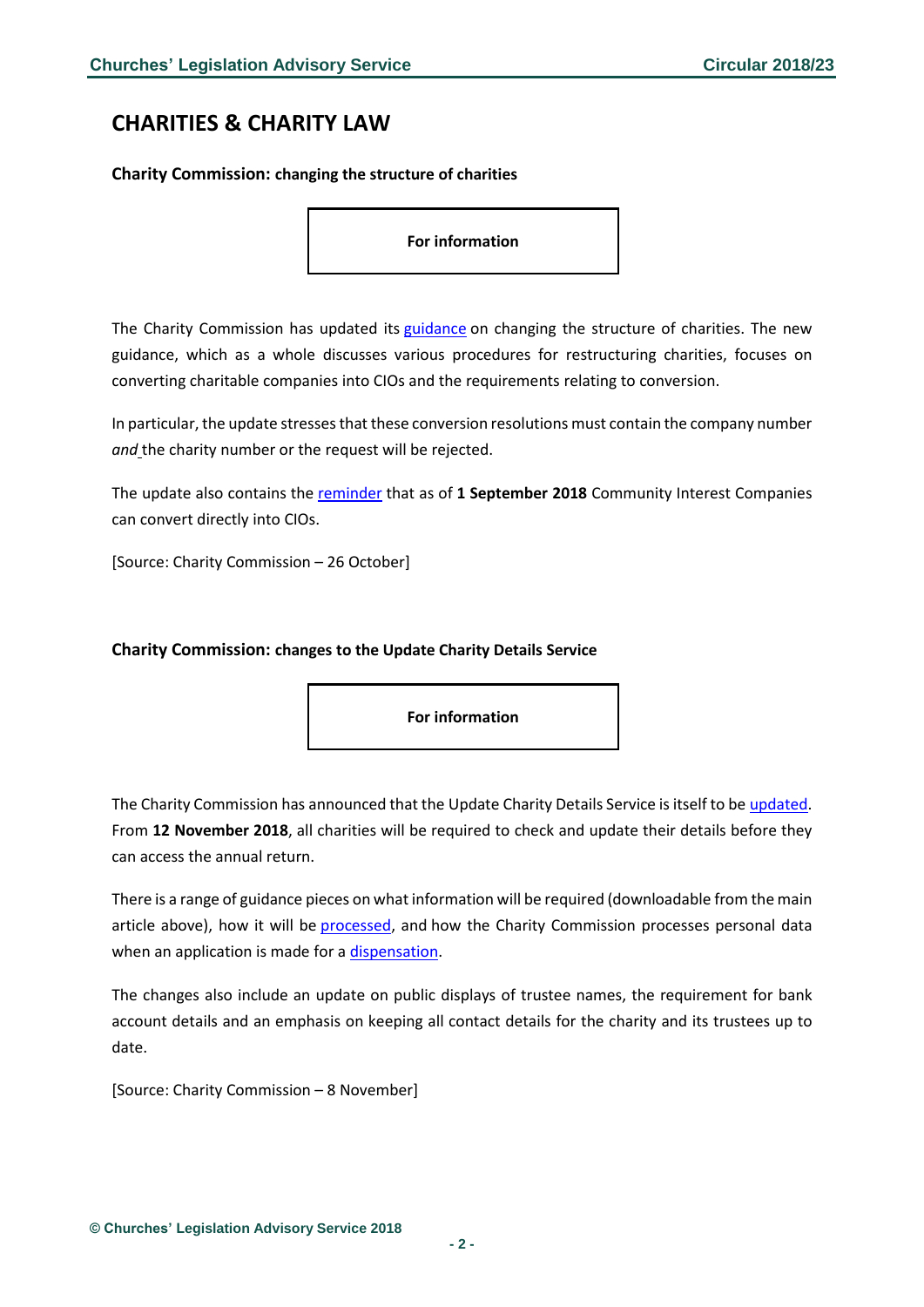## <span id="page-2-0"></span>**EMPLOYMENT**

#### <span id="page-2-1"></span>**Leave on the death of a child**

**For information**

The Department for Business, Energy, and Industrial Strategy has confirmed the details of the new workplace rights for families who suffer the loss of a child. In a press [release,](https://www.gov.uk/government/news/new-law-supports-all-families-who-suffer-the-loss-of-a-child) the Government confirmed that parents and carers will be eligible for a new workplace right to paid leave when they suffer a loss of a child under 18 (including a stillbirth from 24 weeks of pregnancy) and employees will not have to give notice for leave immediately after a loss, nor need to supply a copy of a death certificate to use as evidence.

The new Parental Bereavement (Pay and Leave) Act 2018 will be amended to extend beyond parents to include all primary carers for children, such as guardians, adopters, and foster-parents. It will also cover kinship carers (close friends and family members who have assumed caregiving roles in the absence of a child's parents). The law is expected to come into force in **2020** and will ensure that bereaved employees who lose a child under 18 will be entitled to two weeks' leave as of right. Eligible employees will also receive two weeks' statutory pay.

Following a public [consultation,](https://www.gov.uk/government/consultations/parental-bereavement-leave-and-pay) the Government has published further details over how the new right will work:

- leave can be taken either in one block (of one or two weeks) or as two separate blocks of one week;
- leave and pay can be taken within a 56-week window from the child's death so as to allow time for important moments such as anniversaries;
- notice requirements will be flexible, so that leave can be taken without prior notice very soon after the child's death; and
- employers will not be entitled to request a copy of death certificate to use as evidence.

[Source: BEIS – 2 November]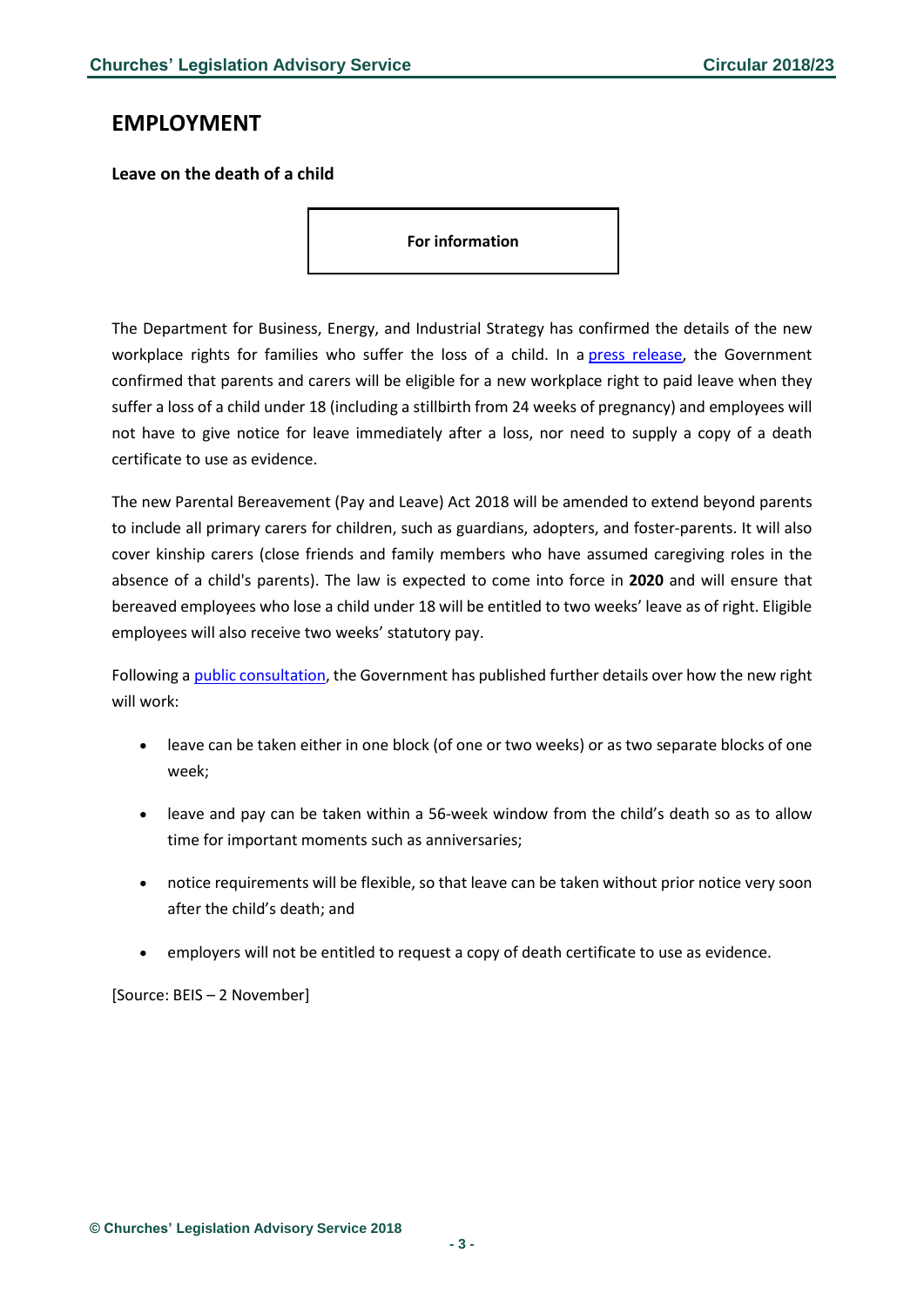## <span id="page-3-0"></span>**FAITH & SOCIETY**

<span id="page-3-1"></span>**Wedding law review**

**For information**

As announced in the Autumn Budget, the Law Commission is set to conduct a [review](https://www.lawcom.gov.uk/government-asks-law-commission-to-conduct-a-full-review-of-weddings-law/) of wedding law in England and Wales, which it has previously described as 'outdated'. In its response to the Government's announcement, the Commission has expressed its pleasure at being able to tackle what it describes as the 'unnecessary red tape' surrounding weddings and, hopefully, make them 'more affordable for couples'.

The Law Commissioner in charge of the project, Professor Nick Hopkins, said:

'A couple's wedding day is a profoundly important event in their lives. But the current law does not meet the needs of modern couples. Reform of the law would aim to make the law more flexible and give couples greater choice so they can marry in a way that is meaningful to them, whilst also lowering the cost of wedding venues. We therefore welcome the Government's announcement and look forward to continuing our work in this area.'

It is now for the Law Commission and the Government to decide the precise terms of reference for the project and – obviously – we shall watching progress very carefully.

[Source: Law Commission – 1 November]

#### <span id="page-3-2"></span>**MHCLG launches Faith Leader Training Initiative**

**For information**

The Government, in response to a period of consultation with religious leaders, has published a prospectus laying out the aims and desired outcomes of its faith leader training initiative.

Following the publication in March of the Integrated Communities Strategy Green Paper, the Government made a commitment to supporting the training of faith leaders in order to strengthen ministering in the British context. As part of this commitment MHCLG are now inviting bids from prospective training providers interested in delivering non-theological, voluntary training for faith leaders.

A budget of £200,000 per financial year has been agreed between January 2019 and March 2020.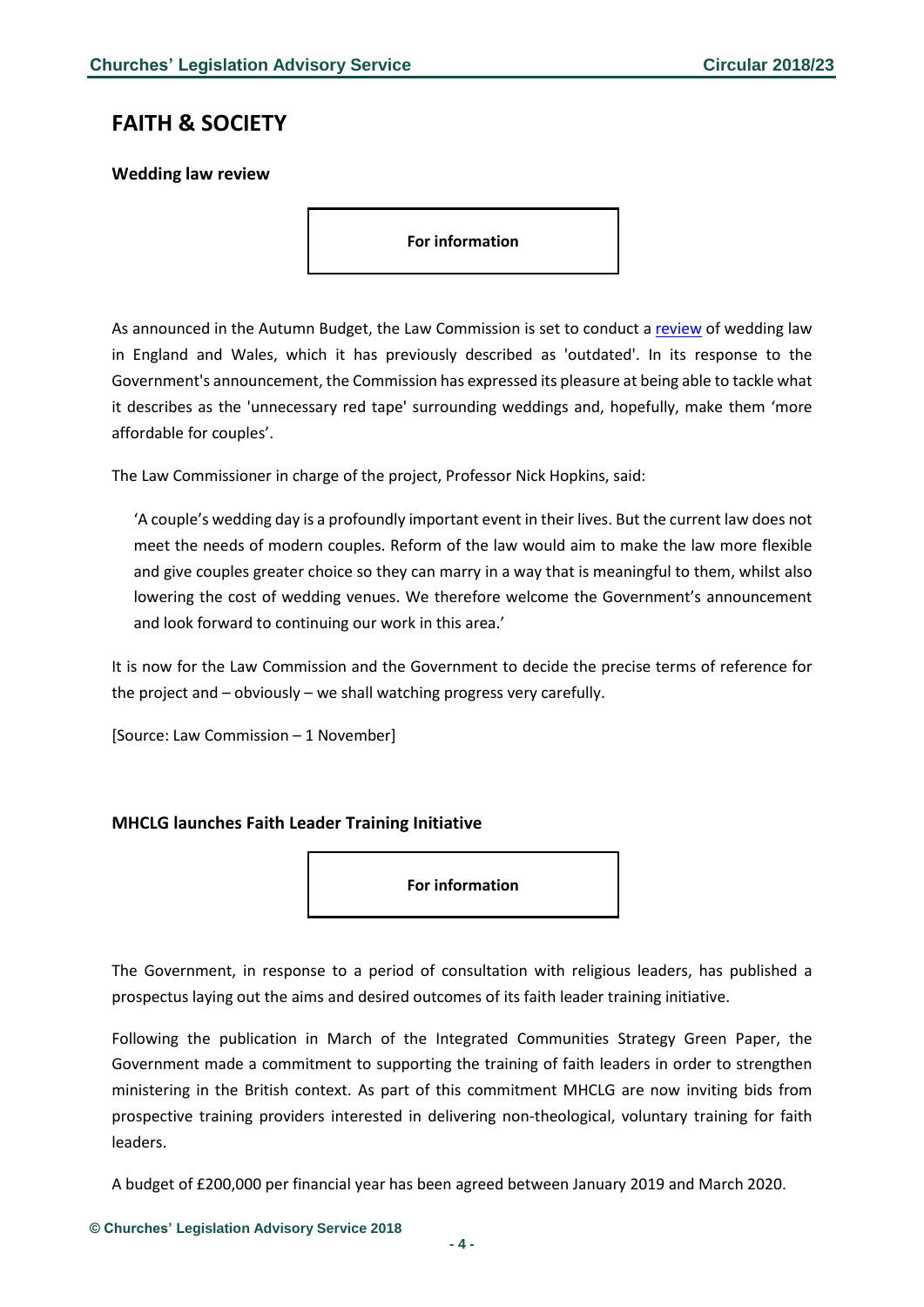To be eligible to receive the grant, the organisation, or the lead partner in a consortium bid, must:

- Be a registered charity or have charitable status.
- Be based in England. UK-wide organisations will be eligible to submit bids, providing the work is to be delivered in England
- If applying as a consortium, organisations must have an agreed lead partner to manage the programme and a system for dividing the work and funds between partners and for managing performance.

The evaluation criteria and scoring guide have also been published in a separate guide.

Completed application forms must be sent to FaithLeaderTraining@commnities.gov.uk by 5pm Thursday 20 December 2018.

[Source: MHCLG – 7 November]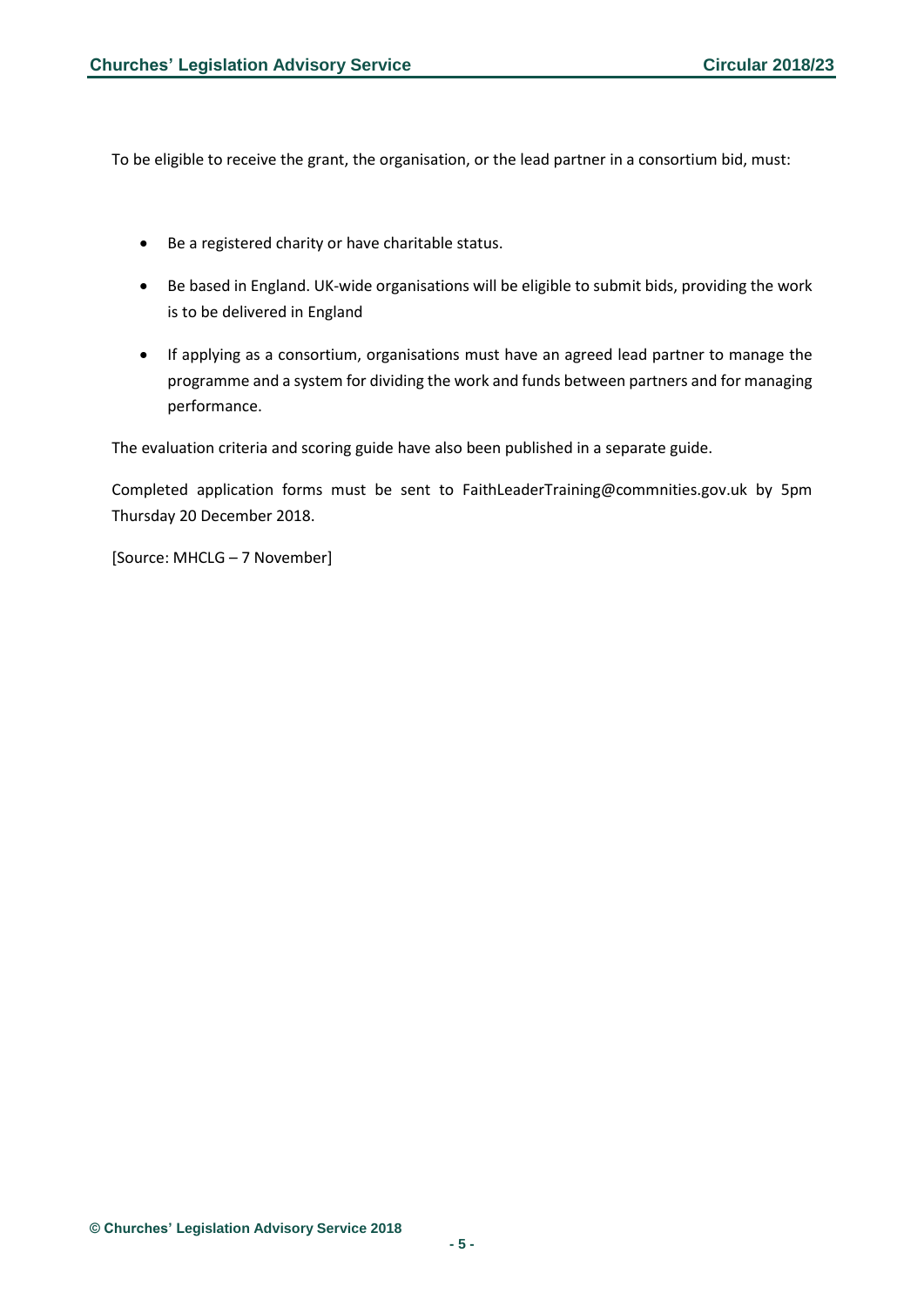# <span id="page-5-0"></span>**FUNDING**

### <span id="page-5-1"></span>**HMRC: completing your Gift Aid donations schedule**

**For information**

HMRC has published a new [online](http://www.hmrc.gov.uk/courses/syob4/giftaidsch_guide) guide intended to help charities complete their Gift Aid donations schedules accurately. It will be particularly useful for those who are new to Gift Aid or who have been having difficulties filling in their schedules.

HMRC has also published helpful [guidance](https://www.gov.uk/guidance/schedule-spreadsheet-to-claim-back-tax-on-gift-aid-donations#get-the-right-software) on how to use the schedule spreadsheet, with information on appropriate software.

[Source: HMRC – September]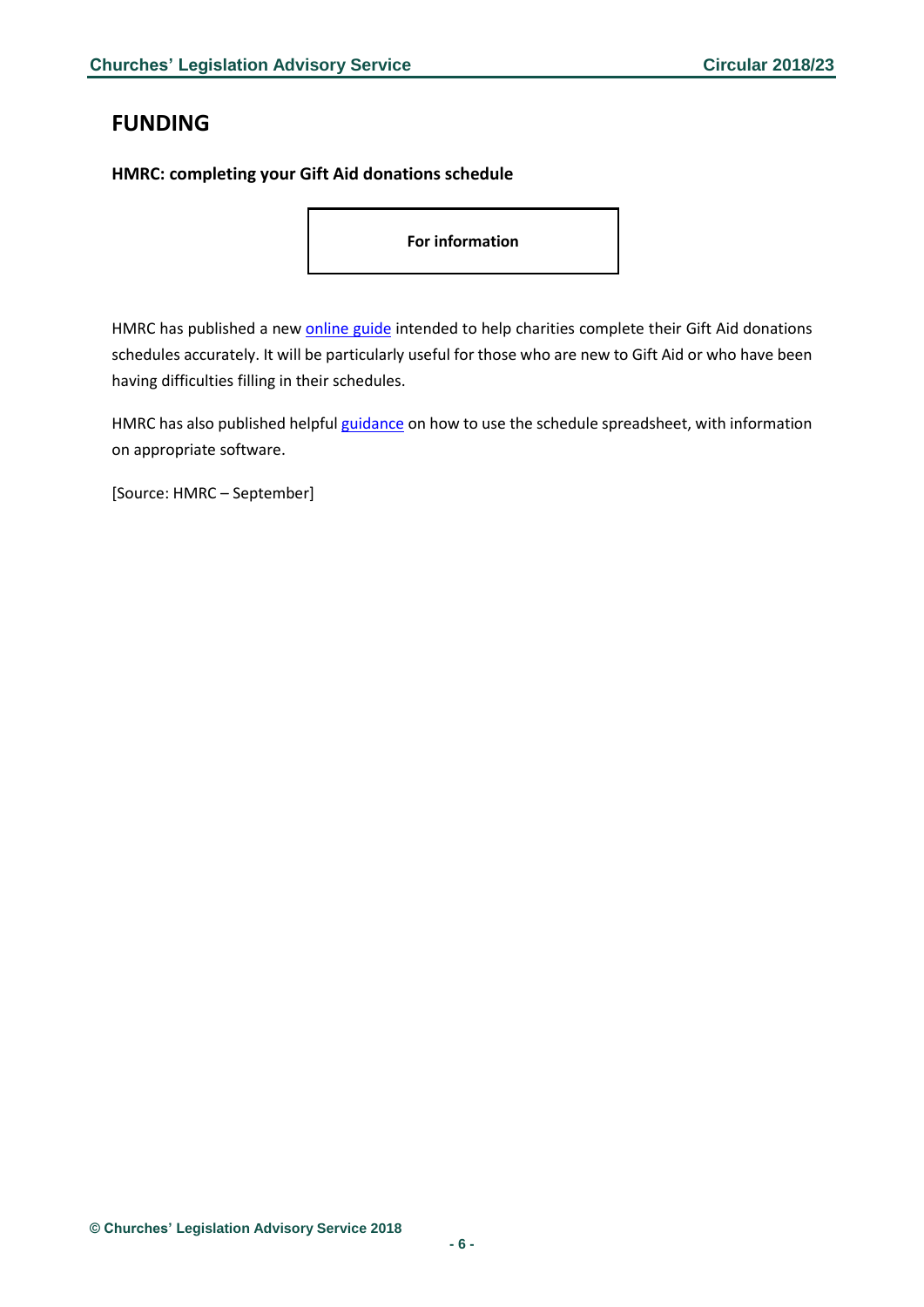## <span id="page-6-0"></span>**PROPERTY & PLANNING**

<span id="page-6-1"></span>**Waste collection and charging for churches**

**For information**

We have recently had an inquiry about charging for the collection of waste from churches and we thought that it might be helpful to repeat and update our previous advice.

Paragraph 1 of Schedule 1 to the Controlled Waste [Regulations](https://emea01.safelinks.protection.outlook.com/?url=http%3A%2F%2Fwww.legislation.gov.uk%2Fuksi%2F2012%2F811%2Fschedule%2F1&data=02%7C01%7Cdavid.knight%40churchofengland.org%7C33e5ccd51dd74957530d08d6456d9fd7%7C95e2463b3ab047b49ac1587c77ee84f0%7C0%7C0%7C636772734475575003&sdata=32VlyCKBo9c15TRngF95d%2BESl6zMZ1HIEgkS5WUMQz4%3D&reserved=0) 2012 classifies waste from a hereditament or premises exempt from local non-domestic rating by virtue of, in England and Wales, paragraph 11 of Schedule 5 to the Local [Government](https://emea01.safelinks.protection.outlook.com/?url=https%3A%2F%2Fwww.legislation.gov.uk%2Fukpga%2F1988%2F41%2Fschedule%2F5&data=02%7C01%7Cdavid.knight%40churchofengland.org%7C33e5ccd51dd74957530d08d6456d9fd7%7C95e2463b3ab047b49ac1587c77ee84f0%7C0%7C0%7C636772734475585012&sdata=yILP%2B011eu%2BCPwd0USsjwXEg77UVrDSXVbajUQRxELY%3D&reserved=0) Finance Act 1988 as household waste. In practice, this means waste from places of religious worship is regarded as domestic waste and authorities with waste collection duties must collect it and may not charge for its collection or disposal. Under paragraph 11(1) and (2) of Schedule 5 to the Local Government Finance Act 1988, that provision also applies to buildings used in connection with the conduct of public religious worship – such as an office or church hall.

*However*, if a church, mosque, synagogue or whatever hires out such buildings to other groups not connected with the conduct of religious worship, that would be regarded as a commercial activity and any waste arising from such use would be commercial waste – for which a charge for both collection and disposal can be made.

A further consideration would be where the waste arises from a building or renovation project, for which private waste collection arrangements would generally be necessary. The Diocese of London [notes](https://www.london.anglican.org/kb/waste-collection-and-recycling/) that the waste generated by a single extension or reordering project 'could likely exceed all the other waste from the same church for a period of years' – and reminds churches contemplating major projects that the likely cost should be taken into account at the project planning stage.

[Source: CLAS – 7 November]